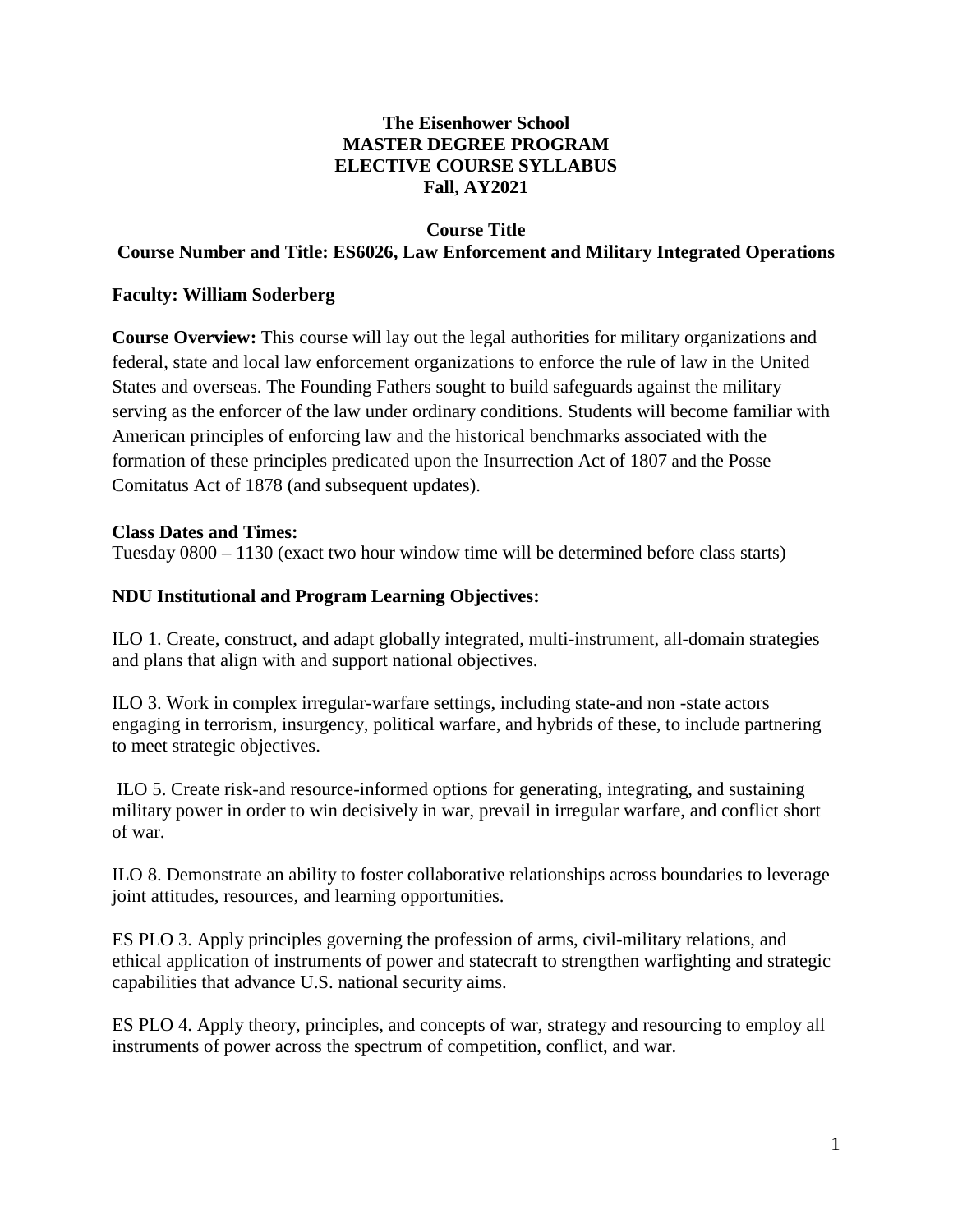ES PLO 7. Develop and implement national security strategy and policy and employ the instruments of power in a whole of government and international context

# **Absence Policy:**

- 1. Students must notify their assigned college's leadership and the course professor/instructor of absences in accordance with the College Absence/Leave Policy.
	- a. Foreseen absences (*e.g.* student travel) require prior notification.
	- b. Unforeseen absences (*e.g.* sudden personal injury or illness, sudden injury, illness, or death in the family, *etc.*) require notification as soon as possible, but no later than the first day the student returns to class.
- 2. It is the student's responsibility to complete any reading and coursework missed during the absence.
- 3. It is the student's responsibility to complete additional assignments as required by the professor/instructor.
- 4. Students who accumulate 4 or more foreseen or unforeseen absences will be required to participate in a performance review by the Eisenhower School.
- 5. Unless notified otherwise, all classes will be conducted virtually via the Blackboard Learning Management System.

# **Assessments:**

A research paper of 5-6 double-spaced pages (exclusive of title page, footnotes/endnotes, and bibliography). The paper should develop and present a contemporary strategy for integrating US law enforcement entities with US military forces in a domestic or international setting of the student's choice or assess the degree of success in a historical case study with regard to adherence to the laws of the United States. Due date: December 18. Each student will also complete a ten minute presentation on an assigned foreign country which compares the integration of law enforcement and military forces with the US model. **Blackboard.**

| Date    | Guest       | Wild | Lesson                      | Title                            | Method of   |
|---------|-------------|------|-----------------------------|----------------------------------|-------------|
|         | Speaker     | Card |                             |                                  | Instruction |
| Sept 15 |             |      |                             | <b>Introduction and Overview</b> | Seminar     |
| Sept 22 |             | X    | $\mathcal{D}_{\mathcal{L}}$ | Legal Framework for LE and       | Seminar     |
|         |             |      |                             | Military forces                  |             |
| Sept 29 | <b>NGB</b>  |      | 3                           | DSCA Pt. 1 Law and Order         | Seminar     |
| Oct 6   | <b>USCG</b> | X    | 4                           | <b>DSCA Pt. 2 Maritime</b>       | Seminar     |
|         |             |      |                             | Operations                       |             |
| Oct 13  | <b>DEA</b>  |      | 5                           | <b>DSCA Pt. 3 Transnational</b>  | Seminar     |
|         |             |      |                             | Criminal Activities              |             |
| Oct 20  |             | X    | 6                           | Contemporary Topics in           | Open        |
|         |             |      |                             | Military/LE Integration          | Discussion  |
| Oct 27  | <b>TSC</b>  |      | 7                           | Counterterrorism                 | Seminar     |
| Nov $3$ | Cyber       |      | 8                           | <b>Cyber Threats</b>             | Seminar     |
| Nov 10  |             | X    | 9                           | Domestic Intelligence            | Seminar     |

# **Individual Session Lesson Plan Schedule (see appendices for lesson plans):**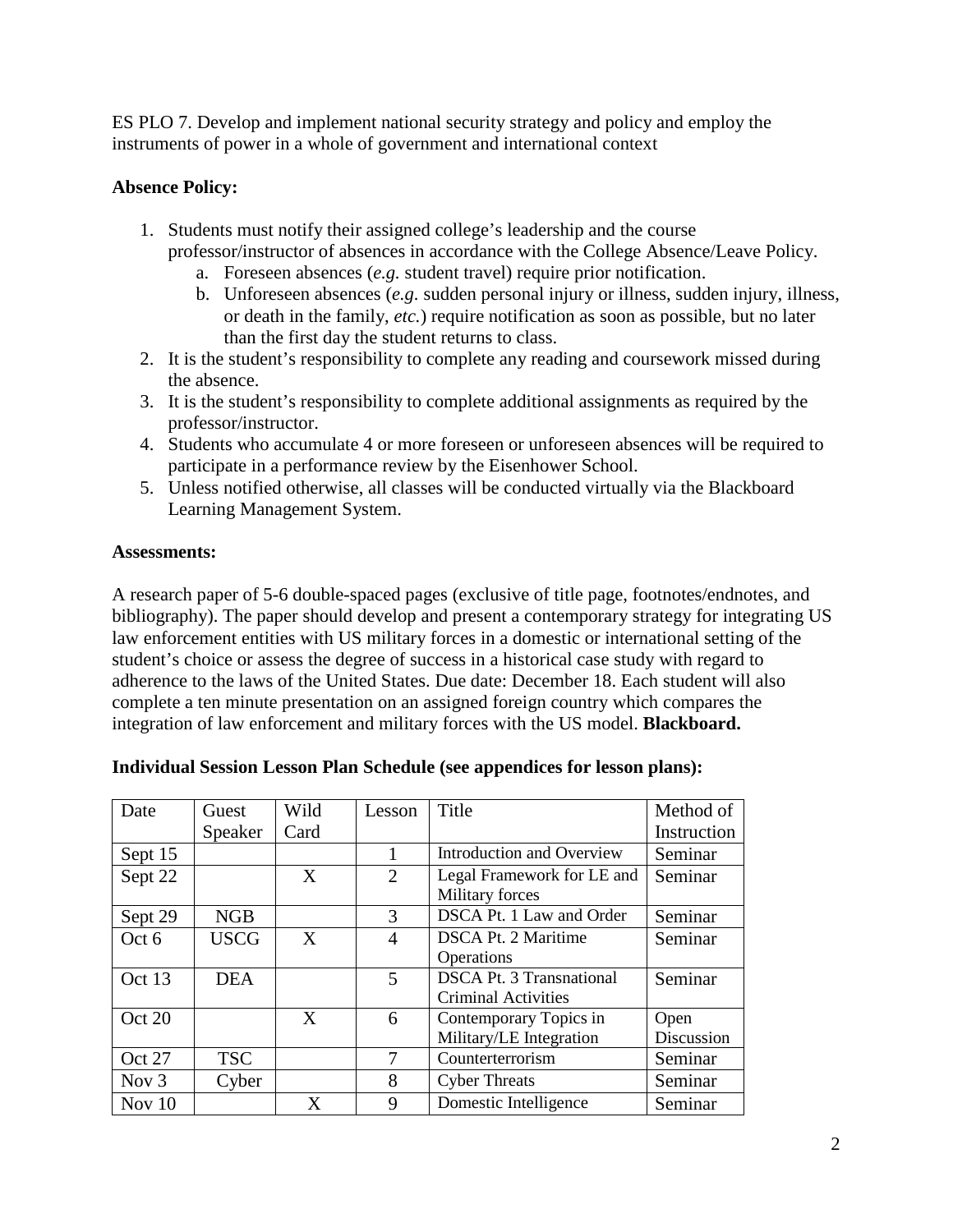| Nov $17$ | FBI          |   | 10  | LE Support to Military Ops | Seminar |  |
|----------|--------------|---|-----|----------------------------|---------|--|
|          | IOD          |   |     |                            |         |  |
| Dec 1    |              | X | -11 | Foreign Country Briefs     | Student |  |
|          |              |   |     |                            | briefs  |  |
| Dec 8    |              |   | 12  | Case Study: 1992 LA Riots  | Group   |  |
|          |              |   |     |                            | Study   |  |
| Dec $15$ | Make-up date |   |     |                            |         |  |

**Participation:** Students are expected to participate heavily in class discussions resulting from observations on their assigned readings and/or comments from guest speakers. Students will also be expected to bring in a news story dealing with either the military or law enforcement that they feel has a bearing on the class as a whole. For example, a story on drones attacking terrorists overseas has a bearing on the rule of law internationally and for the US. Stories on police corruption in the US have a bearing on public confidence in the government, particularly the civilian part of government. This portion will take up approximately 10-15 minutes of each class session.

**Wild Cards:** The instructor will select topical questions for students to ponder on selected days marked in the schedule above to have students think about the implications for the military or law enforcement or both. The instructor will either send these questions to the students in advance of class or announce the question in class.

#### **Anthology:** *(See individual lesson plans)*

#### **Grades:**

| Foreign Country Law Enforcement-Military Integration Briefing: | 20% |
|----------------------------------------------------------------|-----|
| Law Enforcement-Military Integration Study Paper:              | 40% |
| Participation:                                                 | 40% |

#### **Instructor Contact Information:**

William Soderberg FBI Chair and Tiger Department Chair LH 6306 (202) 685-4795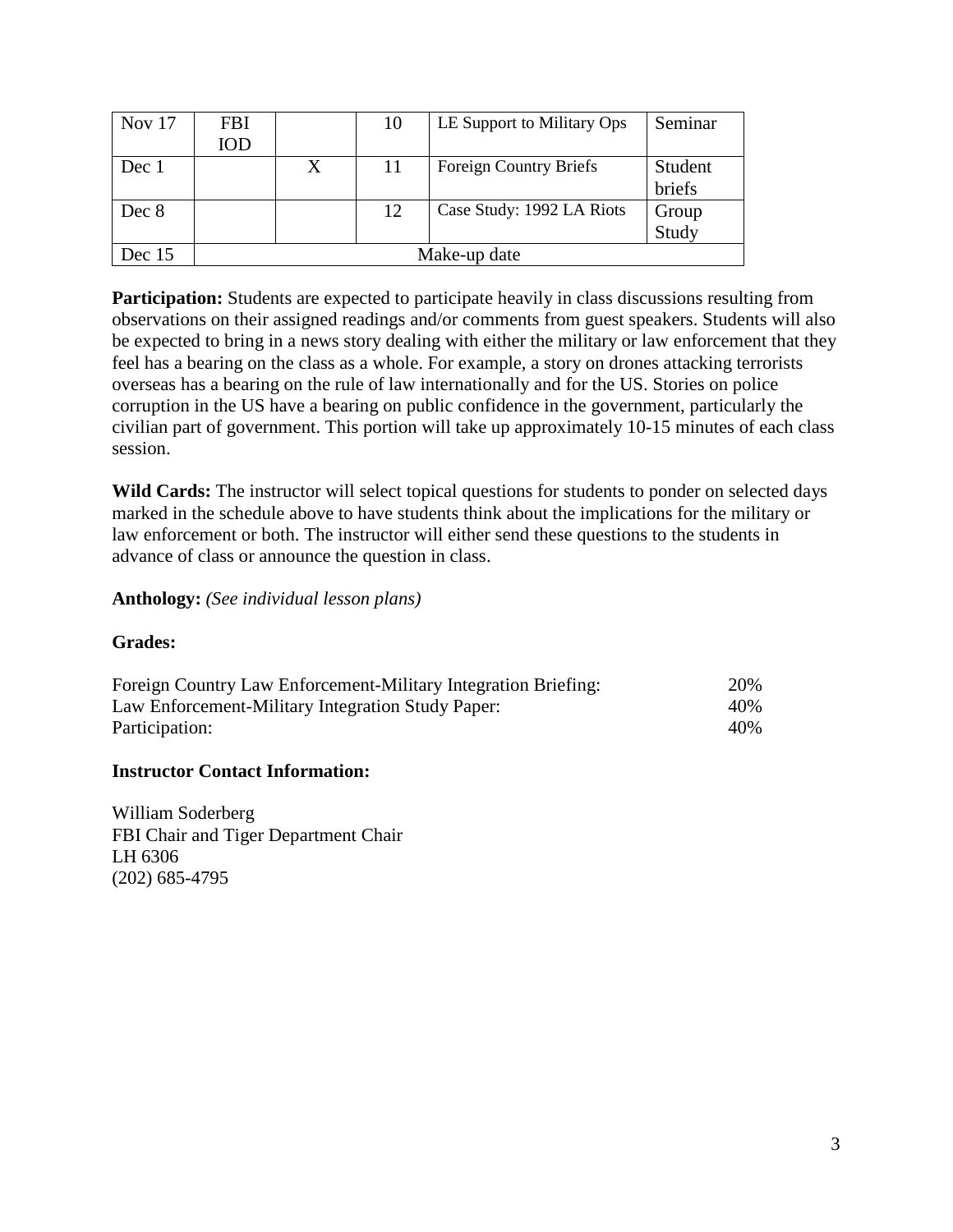Appendix 1: Lesson 1 Plan

# *Session 1: Introduction and History, 15 September 2020*

The formation of laws and the means to administer them in the early days of the United States was based largely on the traditions and model inherited from Great Britain. As the country grew and matured socially and physically, the framework of decentralized governance placed much authority in state and local governing bodies, which were typically small and lacked formal enforcement arms for the law. As the country's boundaries moved west, the US Army frequently had to function in the law enforcement role due a lack of civil authority to maintain the rule of law.

- (1) Required Readings:
	- a. *The Role of Federal Military Forces in Domestic Disorders: 1877-1945*, Clayton D. Laurie and Ronald H. Cole Center of Military History, United States Army, Washington, DC, 1997 CMH Pub 30-15-1, Chapters 1 and 3. **Link** [https://history.army.mil/html/books/030/30-15-1/CMH\\_Pub\\_30-15-1.pdf](https://history.army.mil/html/books/030/30-15-1/CMH_Pub_30-15-1.pdf)
	- b. "Federal Use of Militia and the National Guard in Civil Disturbances: The Whiskey Rebellion to Little Rock," Robert W. Ciakley in *Bayonets in the Streets,* edited by Robin Higham, Manhattan, KS, Sunflower University Press, 1989. **Blackboard.**
	- c. "The United States Army as a Constabulary on the Northern Plains," Larry Ball, Great Plains Quarterly, Vol 13, Winter, 1993. **Link** [http://digitalcommons.unl.edu/cgi/viewcontent.cgi?article=1771&context=greatplain](http://digitalcommons.unl.edu/cgi/viewcontent.cgi?article=1771&context=greatplainsquarterly) [squarterly](http://digitalcommons.unl.edu/cgi/viewcontent.cgi?article=1771&context=greatplainsquarterly)
	- d. "The Bonus Army," PBS documentary segment accessed online. <https://www.youtube.com/watch?v=mSC1lbfXfRQ>
- (2) Lesson Learning Objectives:
	- 1. Understand the US approach to decentralized governance and civilian control of the military.
	- 2. Appreciate the challenges incurred by US military forces in the US in the  $19<sup>th</sup>$ Century when tasked to operate in the role of policing functions.
	- 3. Assess the requirement for US military forces to take on policing roles in foreign settings where the rule of law is absent or confused.
- (3) Questions for consideration:
	- 1. Why was it necessary for military forces to function as police in the US in the  $18<sup>th</sup>$ and 19th Centuries?
	- 2. Have soldiers as police presented a bad or good optic historically in the United State<sub>s</sub>?
	- 3. How effective have military forces been in the role of police in US history?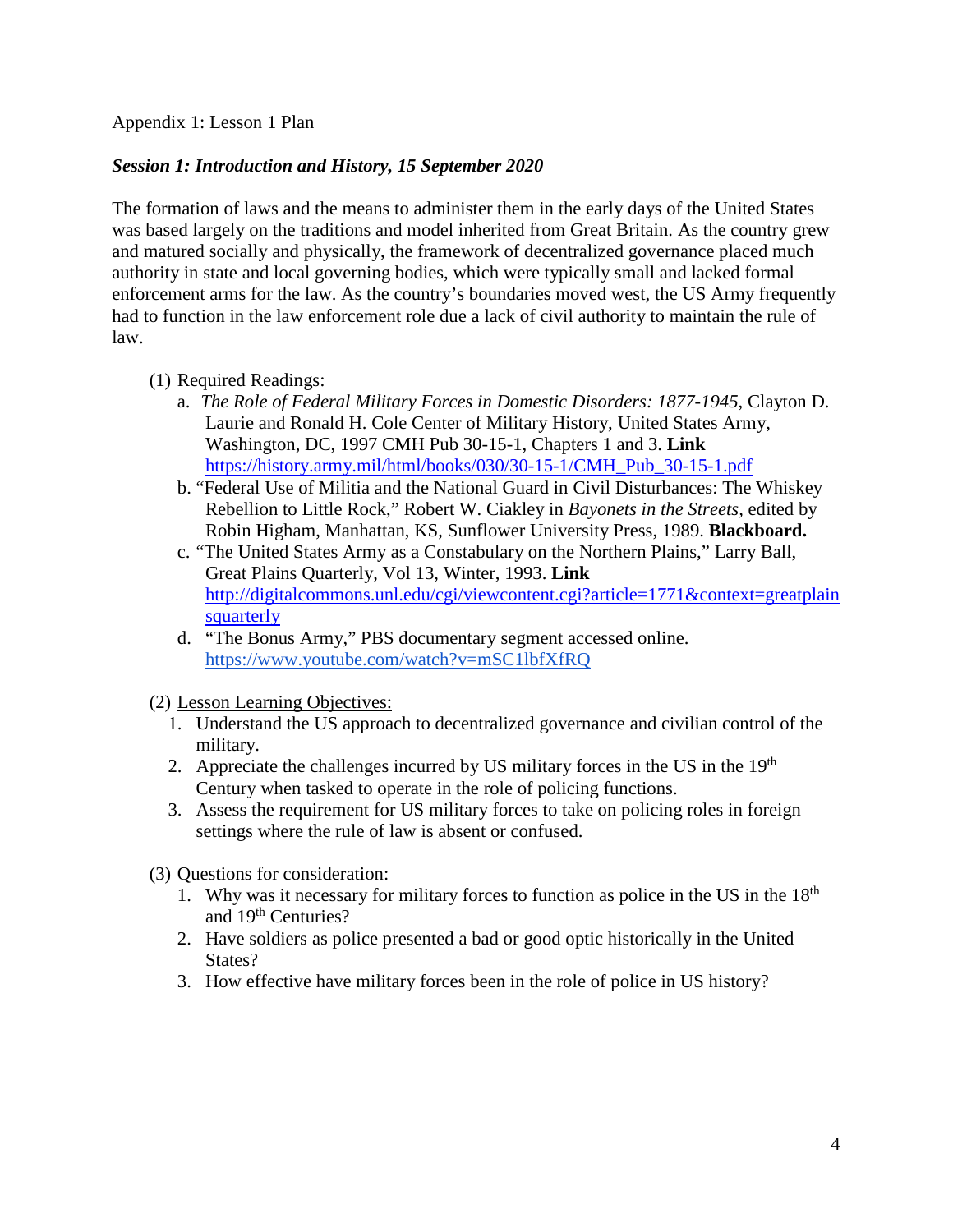### *Session 2: Legal Framework for Military and LE Interactions, 22 September, 2020*

Crucial to enforcement of the laws of the United States is the understanding of the jurisdictions assigned to those law enforcement agencies at the local, tribal, state and federal levels. For Federal agencies with a responsibility to enforce the law, their authorities are spelled out in the US Code under different sections. The lessons of history have given rise to specific distinctions between the authority of the US military to enforce the law outside the realm of the battlefield. Most notable in the law are the Posse Comitatus Act (PCA) and the Insurrection Act of 1807.

#### **DUE: TOPICS FOR COUNTRY MILITARY/LE PRESENTATIONS**

- (1) Required Readings:
	- a. "The Constitutional Quandary Already at the Border," Scott Anderson, Lawfare website, January 22, 2019. **Link**  <https://www.lawfareblog.com/constitutional-quandary-already-border>
	- b. "What the Armed Forces Can, Can't and Might Do at the Border," Ryan Burke, *Modern War Institute* website, West Point, November 20, 2018. **Link:** <https://mwi.usma.edu/armed-forces-can-cant-might-border/>
	- c. "Trading Police for Soldiers: Has the Posse Comitatus Act Helped Militarize Our Police and set the Stage for More Fergusons?" Arthur Rizer, Nevada Law Review, Spring 2016, pp.467-513. **Link:**

<https://scholars.law.unlv.edu/cgi/viewcontent.cgi?article=1668&context=nlj>

- d. The Posse Comitatus Act and Related Matters, Bonnie Baker, Jennifer Elsea and Charles Doyle, Hauppage, New York, Novinka Books, 2004. Pp. 1-16. **Issued.**
- (2) Lesson Learning Objectives:
	- 1. Understand the history and the parameters of the Posse Comitatus Act (PCA) on US military forces to enforce the law in the US.
	- 2. Understand the composition and specific nature of jurisdictional authorities outlined to multiple federal agencies under the US Code.
	- 3. Understand the roles and authorities of the Army and Air National Guard as stateowned forces that may be federalized as required under Title 32 and Title 10, USC.
- (3) Questions for consideration:
	- 1. How significant is the Posse Comitatus Act (PCA) as a deterrent to using the military in a law enforcement role?
	- 2. What is the mission of each military service? Is there a law and order role included?
	- 3. What is the mission of the National Guard? Is there a law and order role included?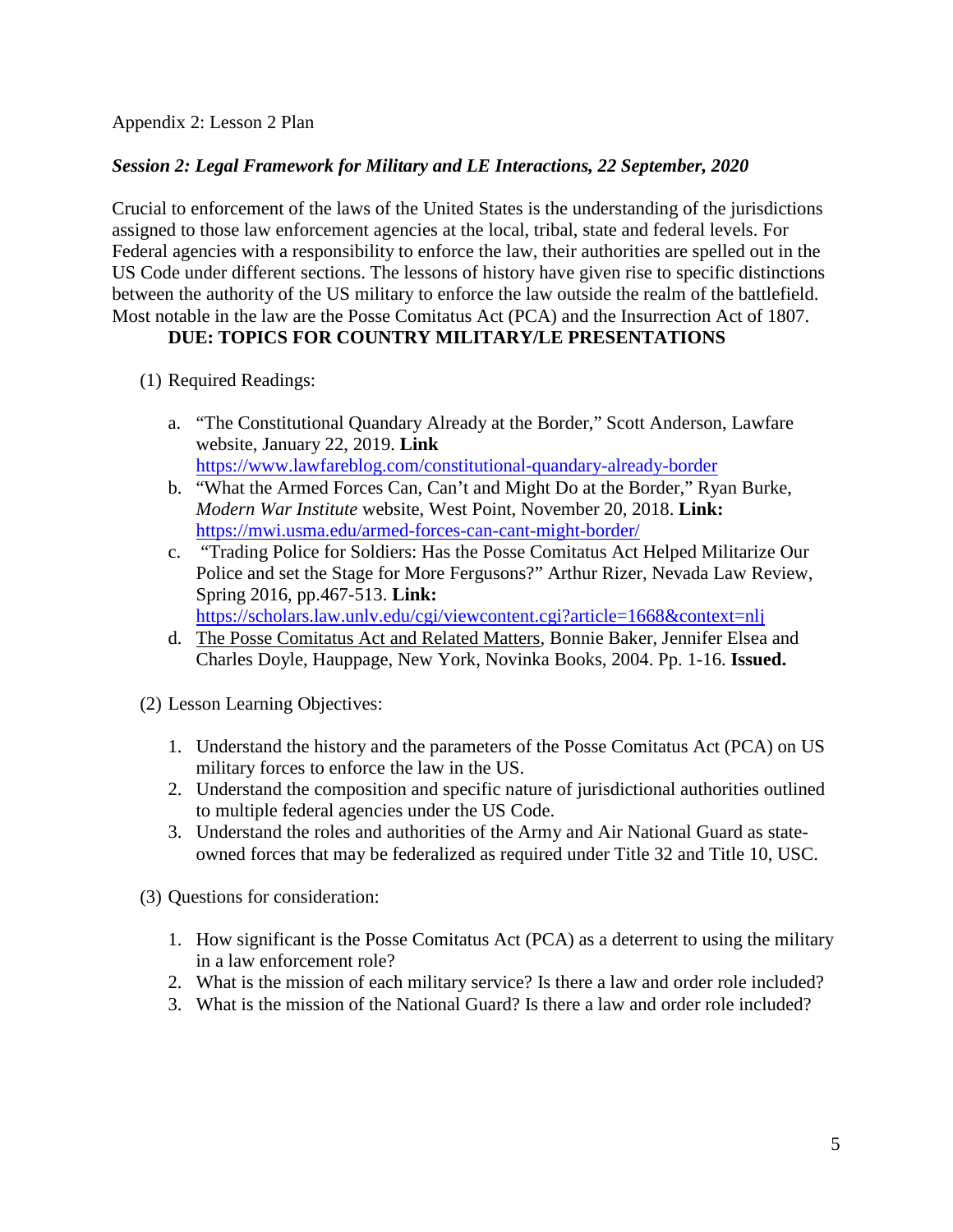Appendix 3: Lesson 3 Plan

# *Session 3: Defense Support to Civil Authorities, Part One, 29 September, 2020*

Maintenance of the rule of law in the United States during periods of peace and stability rests with civilian law enforcement agencies operating within their respective, local, tribal, state or federal jurisdictions. The Defense Department assists civilian authorities when circumstances overwhelm those authorities such as natural disasters. The National Guard has a unique role in that it serves the state governor or can be brought into federal service under certain emergencies.

## *Guest Lecturer from the National Guard Bureau*

- (1) Required Readings:
	- a. "The Use of Federal Troops for Disaster Assistance: Legal Issues," Jennifer Elsea and R. Chuck Mason, Congressional Research Service, RS22266, Nov. 28, 2008. **Link:** <https://apps.dtic.mil/dtic/tr/fulltext/u2/a492865.pdf>
	- b. "Military Mission in Puerto Rico After Hurricane was Better Than Critics say but Suffered Faults," Birthe Anders, *Center for Puerto Rican Studies*, City University of New York, April 1, 2018. **Link:** [https://centropr.hunter.cuny.edu/centrovoices/current-affairs/military-mission](https://centropr.hunter.cuny.edu/centrovoices/current-affairs/military-mission-puerto-rico-after-hurricane-was-better-critics-say)[puerto-rico-after-hurricane-was-better-critics-say](https://centropr.hunter.cuny.edu/centrovoices/current-affairs/military-mission-puerto-rico-after-hurricane-was-better-critics-say)
	- c. "National Guard Domestic Law Enforcement Support and Mission Assurance Operations," Chapters 3-5, National Guard Regulation 500-5, August 2010. **Link:** [https://www.ngbpmc.ng.mil/Portals/27/Publications/ngr/ngr%20500-](https://www.ngbpmc.ng.mil/Portals/27/Publications/ngr/ngr%20500-5.pdf?ver=2018-09-07-082540-767) [5.pdf?ver=2018-09-07-082540-767](https://www.ngbpmc.ng.mil/Portals/27/Publications/ngr/ngr%20500-5.pdf?ver=2018-09-07-082540-767)
	- d. "Defense Support of Civil Authorities," Chapter III, Joint Publication 3-28, Department of Defense, US Government Printing Office, 29 October, 2018. **Link:**  [https://www.jcs.mil/Portals/36/Documents/Doctrine/pubs/jp3\\_28.pdf](https://www.jcs.mil/Portals/36/Documents/Doctrine/pubs/jp3_28.pdf)
- (2) Lesson Learning Objectives:
	- 1. Understand the basic outline of authorities granted to military organizations under the Defense Support to Civil Authorities in JP 3-28.
	- 2. Understand the issues and challenges in integrating and properly utilizing federal military forces with state, local, tribal and other federal agencies in emergencies.
	- 3. Understand the dual roles and authorities of the Army and Air National Guard as state-owned forces that may be federalized as required.
- (3) Questions for consideration:
	- 1. What training and coordination is required for military forces operating with civilian agencies in emergency situations?
	- 2. Is the split of national and state authorities for the Guard still useful in our system?
	- 3. What problems exist with authorities for the Guard and law enforcement agencies?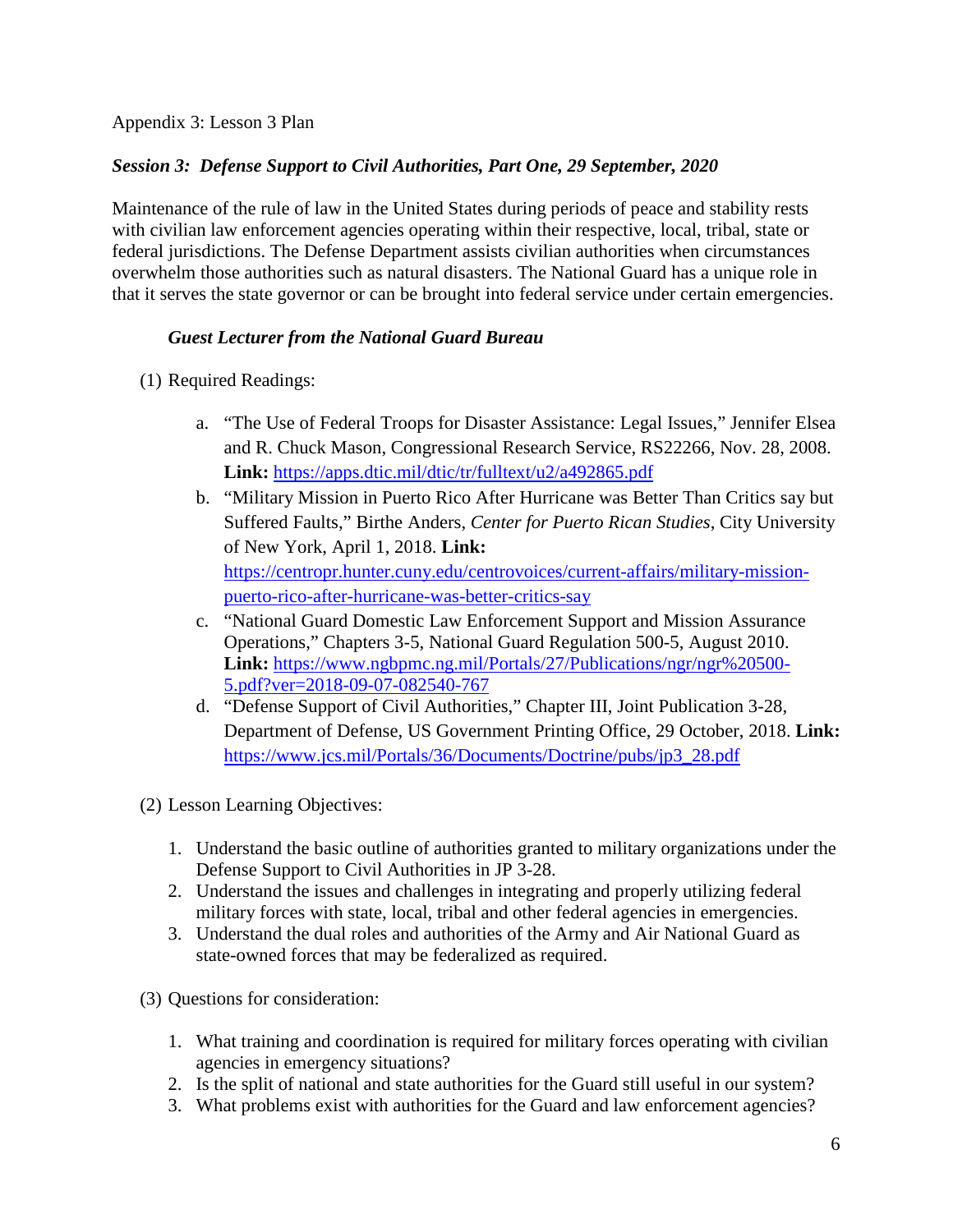Appendix 4: Lesson 4 Plan

# *Session 4: Defense Support to Civil Authorities, Part Two-Maritime Issues, 6 October, 2020*

The US has an enormous coastline (over 7,000 miles) along two oceans with several thousand more miles of internal waterways. Operating on the seas or other bodies of water have resulted in a long standing body of international law which the United States subscribes to. This is augmented by additional laws and authorities to address waters within the territorial sovereignty of the United States. The US Coast Guard is the principle entity for enforcing these laws, supplemented by other federal and state authorities as the land meets the sea.

# *Guest Lecturer from the US Coast Guard*

- (1) Required Readings
	- a. "Maritime Law Enforcement Operations and Intelligence in an Age of Maritime Security," Douglas Guilfoyle, International Law Studies, Vol. 93, U.S. Naval War College, 2017. **Link:** [https://digital](https://digital-commons.usnwc.edu/cgi/viewcontent.cgi?referer=https://www.google.com/&httpsredir=1&article=1708&context=ils)[commons.usnwc.edu/cgi/viewcontent.cgi?referer=https://www.google.com/&http](https://digital-commons.usnwc.edu/cgi/viewcontent.cgi?referer=https://www.google.com/&httpsredir=1&article=1708&context=ils) [sredir=1&article=1708&context=ils](https://digital-commons.usnwc.edu/cgi/viewcontent.cgi?referer=https://www.google.com/&httpsredir=1&article=1708&context=ils)
	- b. "Coast Guard Publication 1, Doctrine for the US Coast Guard, Chapter One, pp 5- 25, February, 2014, US Government Printing Office. **Link:** [https://media.defense.gov/2018/Oct/05/2002049081/-1/-1/1/CGPUB\\_1-](https://media.defense.gov/2018/Oct/05/2002049081/-1/-1/1/CGPUB_1-0_DOCTRINE.PDF) [0\\_DOCTRINE.PDF](https://media.defense.gov/2018/Oct/05/2002049081/-1/-1/1/CGPUB_1-0_DOCTRINE.PDF)
	- c. "Pirate Interdiction and the US Navy," Department of the Navy Naval History and Heritage Command website. *(Students will read the three entries here, "Campaign Against West Indian Pirates," "Piracy and the Horn of Africa Operations" and "Fish, Family and Profit")*, **Link:** [https://www.history.navy.mil/content/history/nhhc/browse-by-topic/wars](https://www.history.navy.mil/content/history/nhhc/browse-by-topic/wars-conflicts-and-operations/pirate-interdiction.html)[conflicts-and-operations/pirate-interdiction.html](https://www.history.navy.mil/content/history/nhhc/browse-by-topic/wars-conflicts-and-operations/pirate-interdiction.html)
- (2) Lesson Learning Objectives:
	- 1. Understand the challenges of enforcing the laws of the United States and the law of the sea (international law) in the maritime domain.
	- 2. Understand the mission and authorities of the US Coast Guard and its interactions with other federal, state and local agencies.
	- 3. Understand the role of the US Navy in enforcing international law.
- (3) Questions for Consideration:
	- 1. Is the Coast Guard more effective as a law enforcement agency or a military agency or a humanitarian agency?
	- 2. How well is the US Navy equipped to stop crime on the high seas? (smuggling, piracy)
	- 3. How well do the various players in maritime interdiction work together?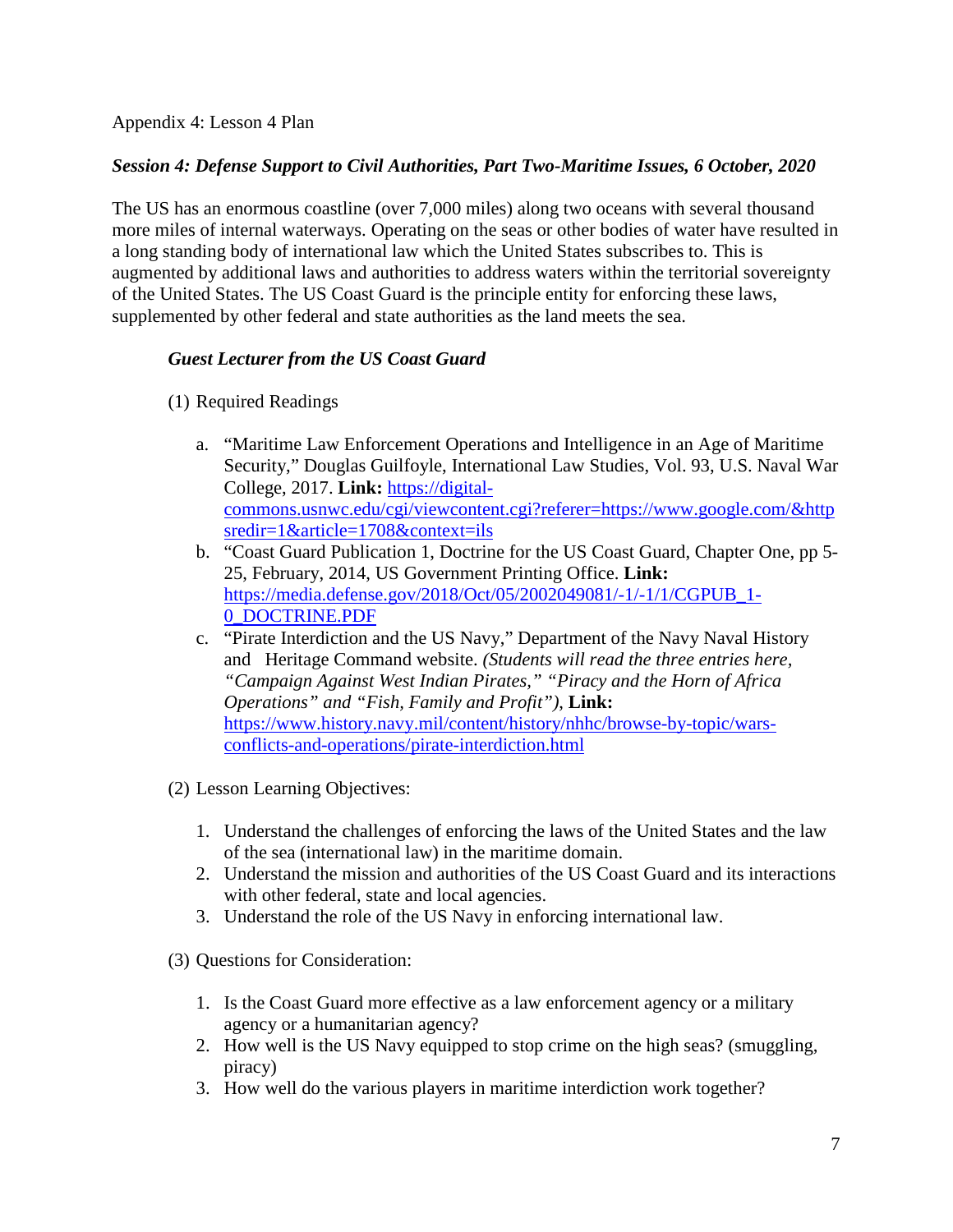Appendix 5: Lesson 5 Plan

# *Session 5: Defense Support to Civil Authorities, Part Three-Criminal Issues, 13 October, 2020*

In recent years, the growing threat from transnational criminal organizations has put considerable pressure on traditional civilian law enforcement means to combat these activities. The wealth and power of groups like drug trafficking organizations operating in Mexico and certain Latin American countries have made countered the capabilities of many federal and state agencies, creating the conditions to augment these entities with military support. While still not functioning in a true law enforcement role, active and reserve military personnel and units now routinely aid federal and state authorities against these threats.

# *Guest Lecturer from the Drug Enforcement Agency*

- (1) Required Readings:
	- a. "Counter Transnational Criminal Organizations," US Southern Command website, accessed 20 October 2019. **Link:** [https://www.southcom.mil/Lines-of-](https://www.southcom.mil/Lines-of-Effort/Counter-Threats/Countering-Transnational-Organized-Crime/)[Effort/Counter-Threats/Countering-Transnational-Organized-Crime/](https://www.southcom.mil/Lines-of-Effort/Counter-Threats/Countering-Transnational-Organized-Crime/)
	- b. "Transnational Organized Crime and National Security," Eric Halliday, *Lawfare* website, April 29, 2019. **Link:** [https://www.lawfareblog.com/transnational](https://www.lawfareblog.com/transnational-organized-crime-and-national-security-0)[organized-crime-and-national-security-0](https://www.lawfareblog.com/transnational-organized-crime-and-national-security-0)
	- c. "Transnational Threats: Blending Law Enforcement and Military Strategies (Chap. 13 &14)," Carolyn Pumphrey, Editor, US Army War College Strategic Studies Institute, Carlisle Barracks, PA, November, 2000. **Link:** [https://www.globalsecurity.org/security/library/report/2000/ssi\\_pumphrey.pdf](https://www.globalsecurity.org/security/library/report/2000/ssi_pumphrey.pdf)
	- d. "Terrorism and Organized Crime: Exploring the Mexican Situation," Yali Noriega Curtis, Small Wars Journal, October 14, 2015. **Link:** [http://smallwarsjournal.com/jrnl/art/terrorism-and-organized-crime-exploring-the](http://smallwarsjournal.com/jrnl/art/terrorism-and-organized-crime-exploring-the-mexican-situation)[mexican-situation](http://smallwarsjournal.com/jrnl/art/terrorism-and-organized-crime-exploring-the-mexican-situation)
	- e. The Posse Comitatus Act and Related Matters, Bonnie Baker, Jennifer Elsea and Charles Doyle, Hauppage, New York, Novinka Books, 2004. Pp. 17-68. **Issued.**

(2) Lesson Learning Objectives:

- 1. Understand the complex nature of transnational crime and challenges faced by traditional civilian law enforcement agencies in confronting this threat.
- 2. Be familiar with techniques employed by transnational criminal organizations.
- 3. Understand the US military's role and capability to support the effort against transnational criminal organizations.
- (3) Questions for consideration:
	- 1. Why should the military have a role in the drug war?
	- 2. Who should secure the US southern border—the military or law enforcement?
	- 3. Does the military have a role in countering smuggling operations?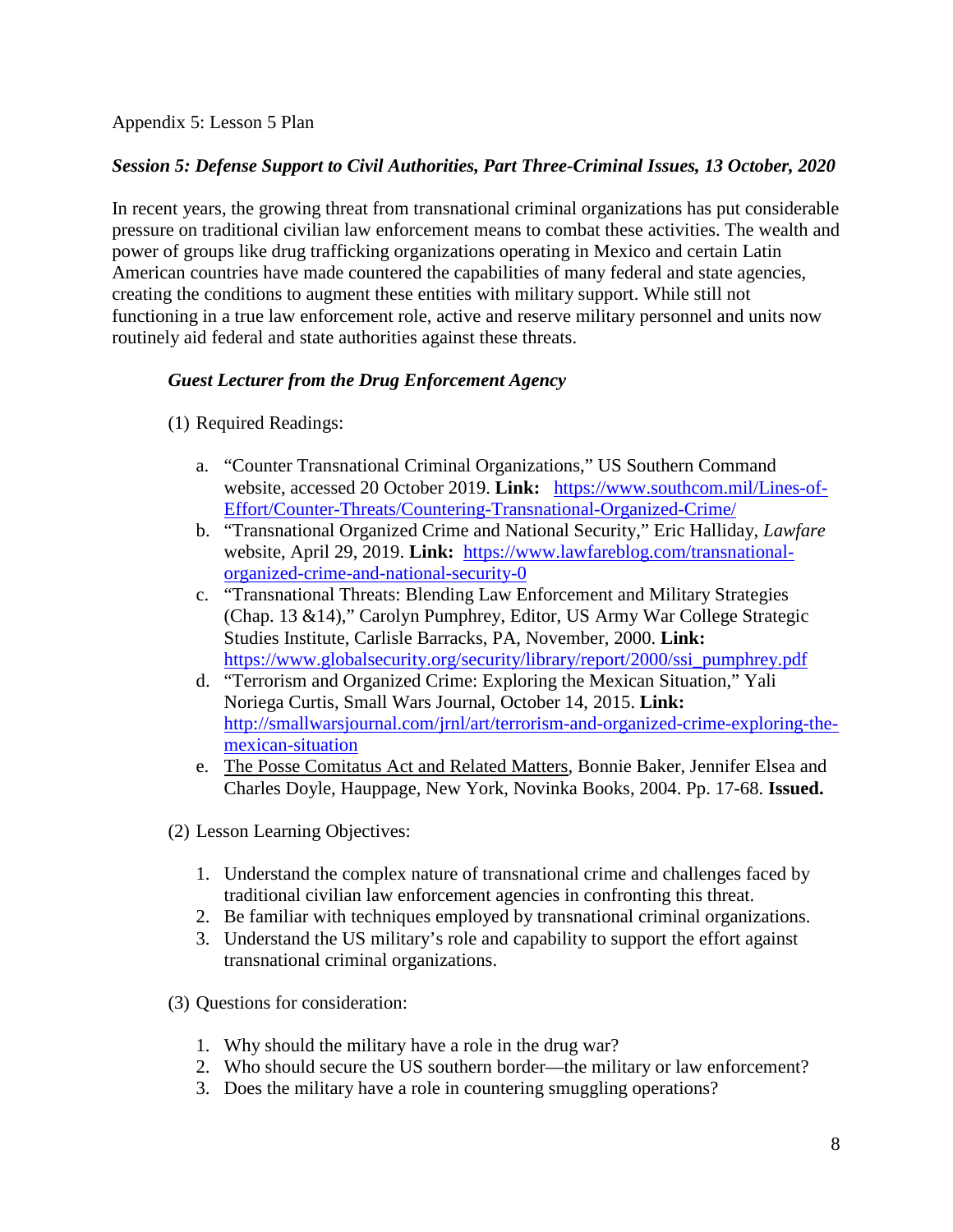Appendix 6: Lesson 6 Plan

### *Session 6: Open Discussion: Contemporary Topics in LE/Mil Integration, 20 October, 2020*

In this class, students will discuss contemporary topics in which the military and federal, state, municipal or other LE agencies are engaged in combined efforts against some current phenomenon or threat. Students will each find at least one short article to share in advance with their classmates and be prepared to discuss the merits or concerns over LE/MIL partnering in that reading.

**Specific Instructions:** Topics for student-provided readings include but are not limited to the following subjects:

- 1. COVID-19 pandemic.
- 2. Racial injustice protests and riots.
- 3. Anarchist protests and riots not obviously associated with racial injustice events.
- 4. Cyber hacking or intrusion by state actors or transnational criminal organizations.
- 5. Domestic terrorists.
- (1) Assigned Readings

Readings will be provided by students NLT 16 October via email or SharePoint.

(2) Lesson Learning Objectives:

- 1. Understand the ways in which military and LE forces should or should not partner domestically to address problems.
- 2. Be familiar protocols under DSCA which outline when the military can assist LE components in the performance of certain duties and tasks.
- 3. Understand the social impact from military and LE agencies operating together and the way in which American society views these occurrences.
- (3) Questions for consideration:
	- 1. When should military and LE agencies partner to achieve public safety goals?
	- 2. Who makes decisions about such combined LE/MIL efforts? Is this process effective and legitimate?
	- 3. What is the media and public optic on LE/MIL partnering in the US Homeland? How can we accurately assess concurrence or non-concurrence from the public?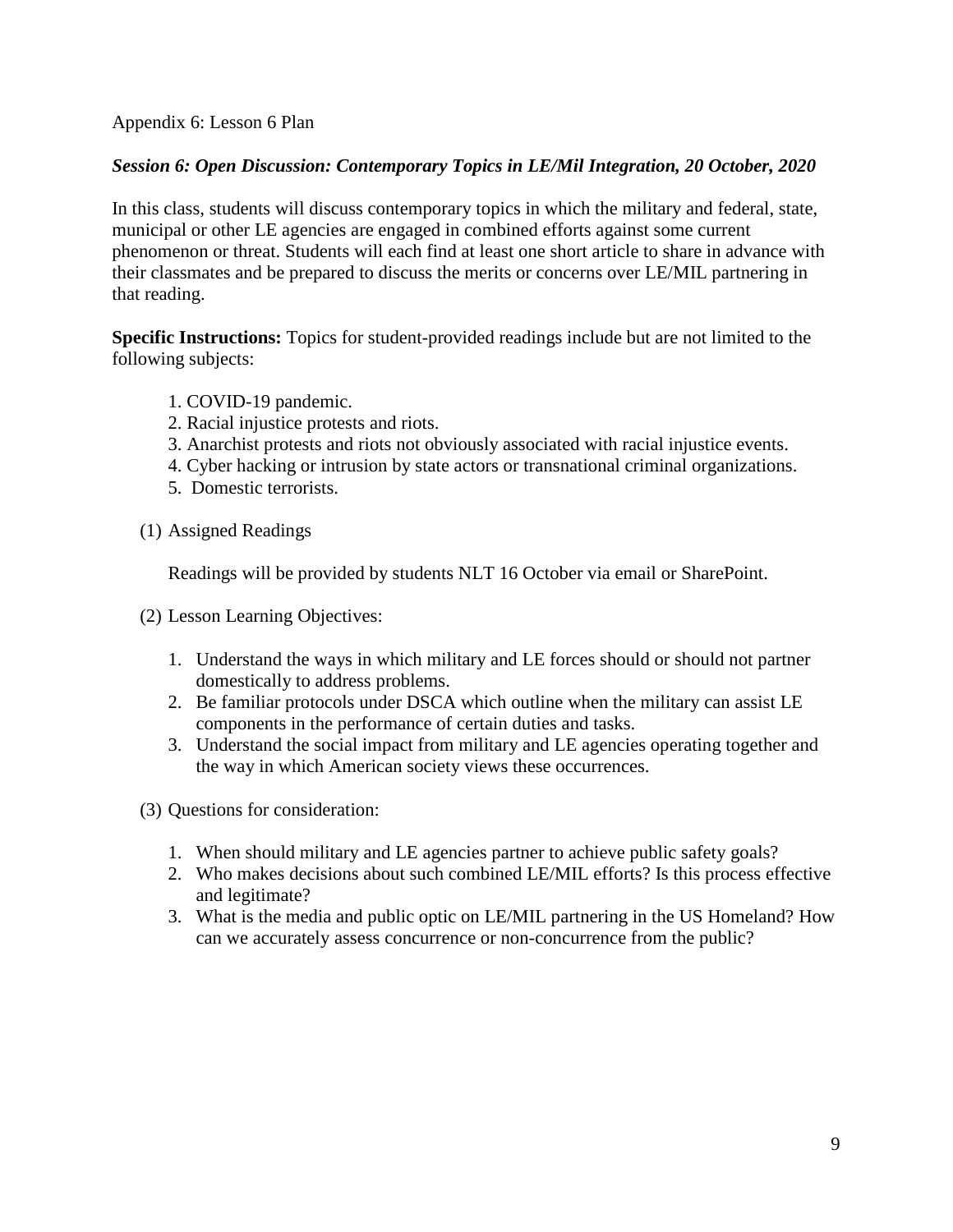Appendix 7: Lesson 7 Plan

## *Session 7: Counterterrorism, 27 October, 2020*

Terrorism has been around for a long time in the United States in various forms. It has seen a rise in prominence in two different forms going back to the 1990s. First, increasing numbers of domestic terrorist incidents, most notably the Oklahoma City bombing in 1993, have given rise to heightened concerns about domestic terror groups. Secondly, international terrorist groups have demonstrated a willingness to take their indigenous ideological struggles to the United States to create an impact and an effect on the international stage. The United States has been forced to spend billions of dollars safeguarding important infrastructure targets while expanding the intelligence and investigative arms to find and dismantle these groups and individual actors.

## *Guest Speaker from National Counterterrorism Center*

- (1) Required Readings:
	- a."National Strategy for Counterterrorism of the United States," The White House, October 2018. **Link:**

[https://www.dni.gov/files/NCTC/documents/news\\_documents/NSCT.pdf](https://www.dni.gov/files/NCTC/documents/news_documents/NSCT.pdf)

- b."The Business of Terrorism," Stanley McChrystal and Ellen Chapin, *Prism* magazine, Vol. 8, No. 2, 2019, (Washington, DC: NDU Press). **Blackboard.**
- c. "Memorandum for the Files *Re: October23,2001OLC Opinion Addressing the Domestic Use of Military Force to Combat Terrorist Activities,"* US Justice Department memo from the Office of the Legal Counsel, 6 October, 2008. **Link:** [https://nsarchive2.gwu.edu//torturingdemocracy/documents/20081006.pdf](https://nsarchive2.gwu.edu/torturingdemocracy/documents/20081006.pdf)
- d. "Testimony on Rise of Domestic Terrorism," Michael McGarrity, Assistant Director FBI Counterterrorism Division, May 8, 2019, FBI website. **Link:** [https://www.fbi.gov/news/testimony/confronting-the-rise-of-domestic-terrorism-in](https://www.fbi.gov/news/testimony/confronting-the-rise-of-domestic-terrorism-in-the-homeland)[the-homeland](https://www.fbi.gov/news/testimony/confronting-the-rise-of-domestic-terrorism-in-the-homeland)
- (2) Lesson Learning Objectives:
	- 1. Understand the differences between domestic and international terrorism.
	- 2. Understand the threat to US persons from domestic terrorists. Understand the threats posed by international terrorists operating in the Homeland.
	- 3. Understand the legal and practical means in which the US military can work with federal and state agencies to counter terrorist activity in the US.
- (3) Questions for consideration:
	- 1. Who are domestic terrorists and who do they threaten in the Homeland?
	- 2. Why do international terrorists conduct attacks in the US Homeland? Are USradicalized extremists domestic terrorists or international terrorists?
	- 3. How do terrorist operations in the United States affect the US military? What is the military's role in countering terrorists in the Homeland?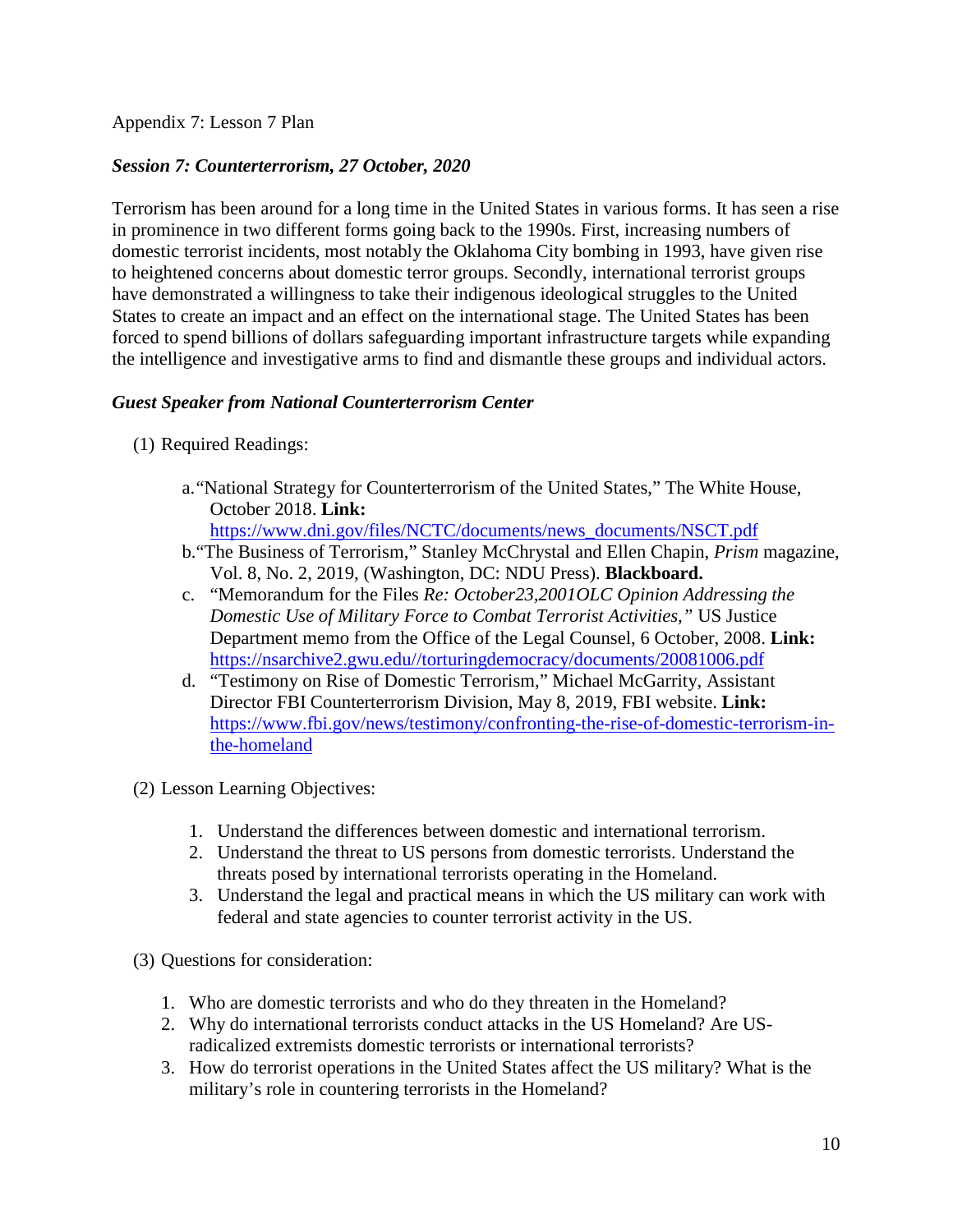Appendix 8: Lesson 8 Plan

# *Session 8: Cyber Challenges, 3 November, 2020*

The United States faces growing challenges from various criminal and threat actors from the cyber realm. Criminals, terrorists and spies can now achieve many of their goals through cyberspace, reducing their own vulnerability to being stopped and potentially causing even greater damage through cyberattacks than through physical assaults. As multiple US agencies have a piece of the cyber security strategy, interagency cooperation and cooperation with the military is paramount to future success.

## **Guest Speaker:**

- (1) Required Readings:
	- a. "Interagency: Nice to Talk About, Hard to Do," Tom Pike, Nick Long and Perry Alexander, *The Interagency Journal, Vol. 6, No. 5, Summer 2015.* **Link:**  [http://thesimonscenter.org/wp-content/uploads/2015/07/IAJ-6-3-Summer-](http://thesimonscenter.org/wp-content/uploads/2015/07/IAJ-6-3-Summer-2015.pdf)[2015.pdf](http://thesimonscenter.org/wp-content/uploads/2015/07/IAJ-6-3-Summer-2015.pdf)
	- b. Video, Law Shelf Educational Media Video Course, Cyberlaw and Cybercrimes-Module 3 of 5. Link: [https://lawshelf.com/videocoursesmoduleview/cyberlaw](https://lawshelf.com/videocoursesmoduleview/cyberlaw-and-cybercrimes--module-3-of-5-/)[and-cybercrimes--module-3-of-5-/](https://lawshelf.com/videocoursesmoduleview/cyberlaw-and-cybercrimes--module-3-of-5-/)
	- c. "Cybercrime in America amid COVID-19: the Initial Results from a Natural Experiment," James Hawdon, Katalin Parti & Thomas E. Dearden, *[American](https://link.springer.com/journal/12103)  [Journal of Criminal Justice](https://link.springer.com/journal/12103)* volume 45, pages546–562, (2020). **Link:** <https://link.springer.com/article/10.1007/s12103-020-09534-4>
	- d. "Social Media Warriors: Leveraging a New Battlespace," Buddhika Jayamaha and Jahra Matisek,, *Parameters,* US Army War College Quarterly, Vol 48, No 4, 2018-19, pp. 11-23. **Blackboard.**
- (2) Lesson Learning Objectives:
	- 1. Understand the principles involving the interagency coordination process and the 'whole of government' approach to problem solving in the cyber security domain.
	- 2. Understand the differences in legal authorities and practices between different federal agencies in combatting cyber threats.
	- 3. Identify common areas for effective partnerships between law enforcement and the military in countering cyber threats.
- (3) Questions for consideration:
	- 1. What are the contemporary and future cyber threats that are likely to confront US law enforcement? When does partnering with military 'offensive' cyber take place?
	- 2. What does a successful cyber interagency coordination effort look like?
	- 3. Who runs a cyber interagency effort when US military forces are involved? Does civilian control of military forces in an interagency scenario constitute command?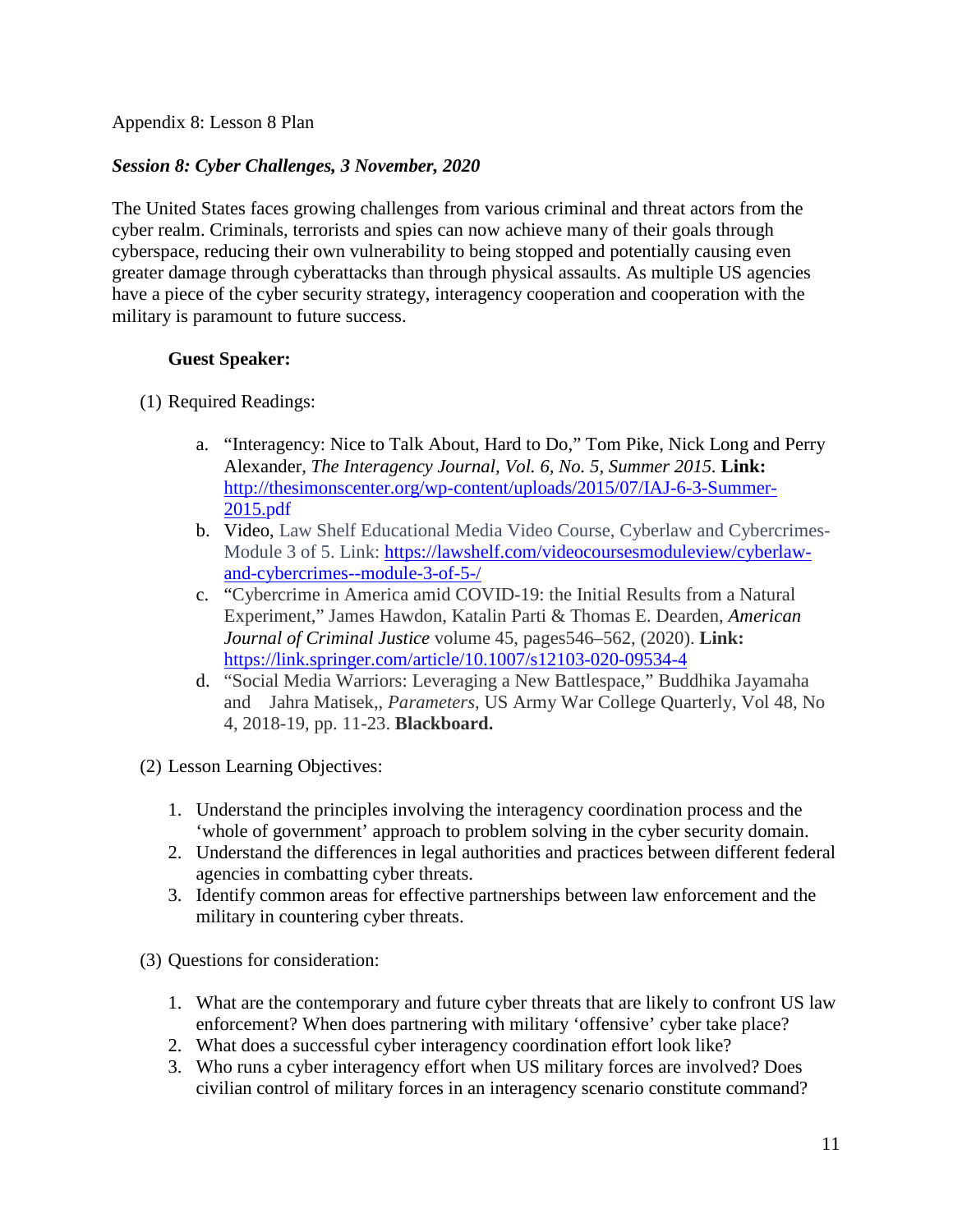Appendix 9: Lesson 9 Plan

### *Session 9: Domestic Intelligence and Interagency Cooperation, 10 November, 2020*

While US intelligence agencies are generally free to collect intelligence on foreign countries without hindrance from US law, the ability to collect intelligence on US persons (US citizens, US businesses and foreign visitors with legal permanent resident status) is limited. Such actions are limited to legal review and require a warrant to collect restricted information and conduct surveillance on US persons from the FISA (Foreign Intelligence Surveillance Act) court. Also, many of our missions require effective partnering with other agencies. How well the US does interagency partnering today is an ongoing subject of debate and criticism.

- (1) Required Readings:
	- a. "Societal Acceptability of Domestic Intelligence," Chap. 4 (pp 79-103) in *The Challenge of Domestic Intelligence in a Free Society*, Brian Jackson, Editor, Rand Corporation Homeland Security Program and Intelligence Policy Center, Arlington, VA, 2009. **Link:**  [https://www.rand.org/content/dam/rand/pubs/monographs/2009/RAND\\_MG804.p](https://www.rand.org/content/dam/rand/pubs/monographs/2009/RAND_MG804.pdf) [df](https://www.rand.org/content/dam/rand/pubs/monographs/2009/RAND_MG804.pdf)
	- b. "Domestic Approach to National Intelligence," Office of the Director of National Intelligence, Government Printing Office, December 2016. (**Reading will be shared electronically—Optional Reading)**
	- c. Improving Joint Interagency Coordination: Changing Mindsets," Alexander Carter, Joint Forces Quarterly, 4th Quarter, 2015, pp. 19-26. **Link:**  [https://ndupress.ndu.edu/JFQ/Joint-Force-Quarterly-](https://ndupress.ndu.edu/JFQ/Joint-Force-Quarterly-79/Article/621119/improving-joint-interagency-coordination-changing-mindsets/)[79/Article/621119/improving-joint-interagency-coordination-changing-mindsets/](https://ndupress.ndu.edu/JFQ/Joint-Force-Quarterly-79/Article/621119/improving-joint-interagency-coordination-changing-mindsets/)
	- d. "Interagency: Nice to Talk About, Hard to Do," Tom Pike, Nick Long and Perry Alexander, *The Interagency Journal, Vol. 6, No. 5, Summer 2015.* **Link:**  [http://thesimonscenter.org/wp-content/uploads/2015/07/IAJ-6-3-Summer-](http://thesimonscenter.org/wp-content/uploads/2015/07/IAJ-6-3-Summer-2015.pdf)[2015.pdf](http://thesimonscenter.org/wp-content/uploads/2015/07/IAJ-6-3-Summer-2015.pdf)

(2) Lesson Learning Objectives:

- 1. Understand the differences between foreign and domestic intelligence.
- 2. Understand the means by which domestic intelligence may be collected, used, disseminated and maintained and by whom.
- 3. Understand the need for and the obstacles to effective interagency cooperation.

(3) Questions for consideration:

- 1. Are the citizen's rights expendable in the eyes of national security?
- 2. Who should have access to 'domestic intelligence?'
- 3. How can interagency cooperation become more effective? What processes or organizational changes can be made to streamline cooperation?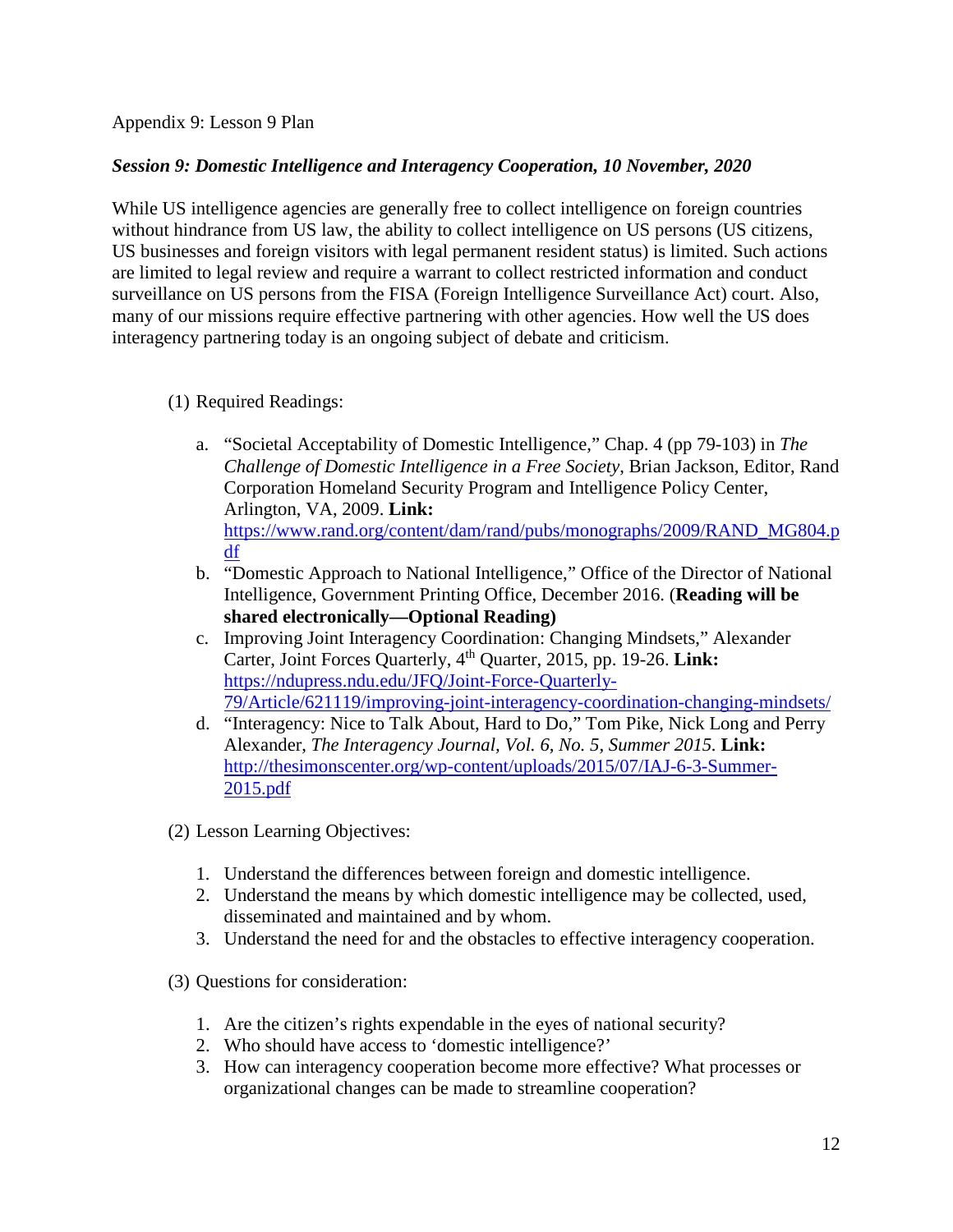Appendix 10: Lesson 10 Plan

### *Session 10: Law Enforcement Support to Military Operations, 17 November, 2020*

Federal law enforcement agencies support US military forces deployed overseas in a number of ways. Besides having liaison officers at combatant commands and other key military headquarters, special teams exist to deploy with and to support US military forces. While these teams and individuals do no direct or control military operations, they provide critical technical assistance in dealing with terrorists, transnational criminals and intelligence to aid in stability operations.

### *Guest Speaker from FBI International Operations Division*

- (4) Required Readings:
	- a. "US Military Forces and Police Assistance in Stability Operations: The Least-Worst Option to fill the Capacity," Dennis Keller, Strategic Studies Institute, US Army War College, Carlisle Barracks, PA, August, 2010. Students will be assigned a select country study, not the entire reading. **Link:**  [https://www.globalsecurity.org/military/library/report/2010/ssi\\_keller.pdf](https://www.globalsecurity.org/military/library/report/2010/ssi_keller.pdf)
	- b. "Civilian Police and Multinational Peacekeeping—A Workshop Series: A Role For Democratic Policing," Office of Justice Programs, US Department of Justice, October 6, 1997. **Link:** <https://www.ncjrs.gov/pdffiles/172842.pdf>
	- c. "Training Law Enforcement in Fragile States: The Case for a New US Approach," Tommy Ross and Phillip McDaniel, *War on The Rocks* web article, March 25, 2019. **Link:** [https://warontherocks.com/2019/03/training-law-enforcement-in-fragile-states](https://warontherocks.com/2019/03/training-law-enforcement-in-fragile-states-the-case-for-a-new-u-s-approach/)[the-case-for-a-new-u-s-approach/](https://warontherocks.com/2019/03/training-law-enforcement-in-fragile-states-the-case-for-a-new-u-s-approach/)
- (5) Lesson Learning Objectives:
	- 1. Understand the mission and organization of the FBI's International Operations Division and the Legal Attache (Legat) program.
	- 2. Understand the range of support capabilities afforded to US military forces deployed overseas by federal civilian law enforcement personnel.
	- 3. Understand the governing rules of engagement for US law enforcement on foreign battlefields deployed assisting US military forces.

(6) Questions to consider:

- 1. What functions does Law Enforcement potentially perform in supporting military operations internationally?
- 2. What is the status of civilian law enforcement on the battlefield?
- 3. When does the military act as police internationally and how can civilian police help?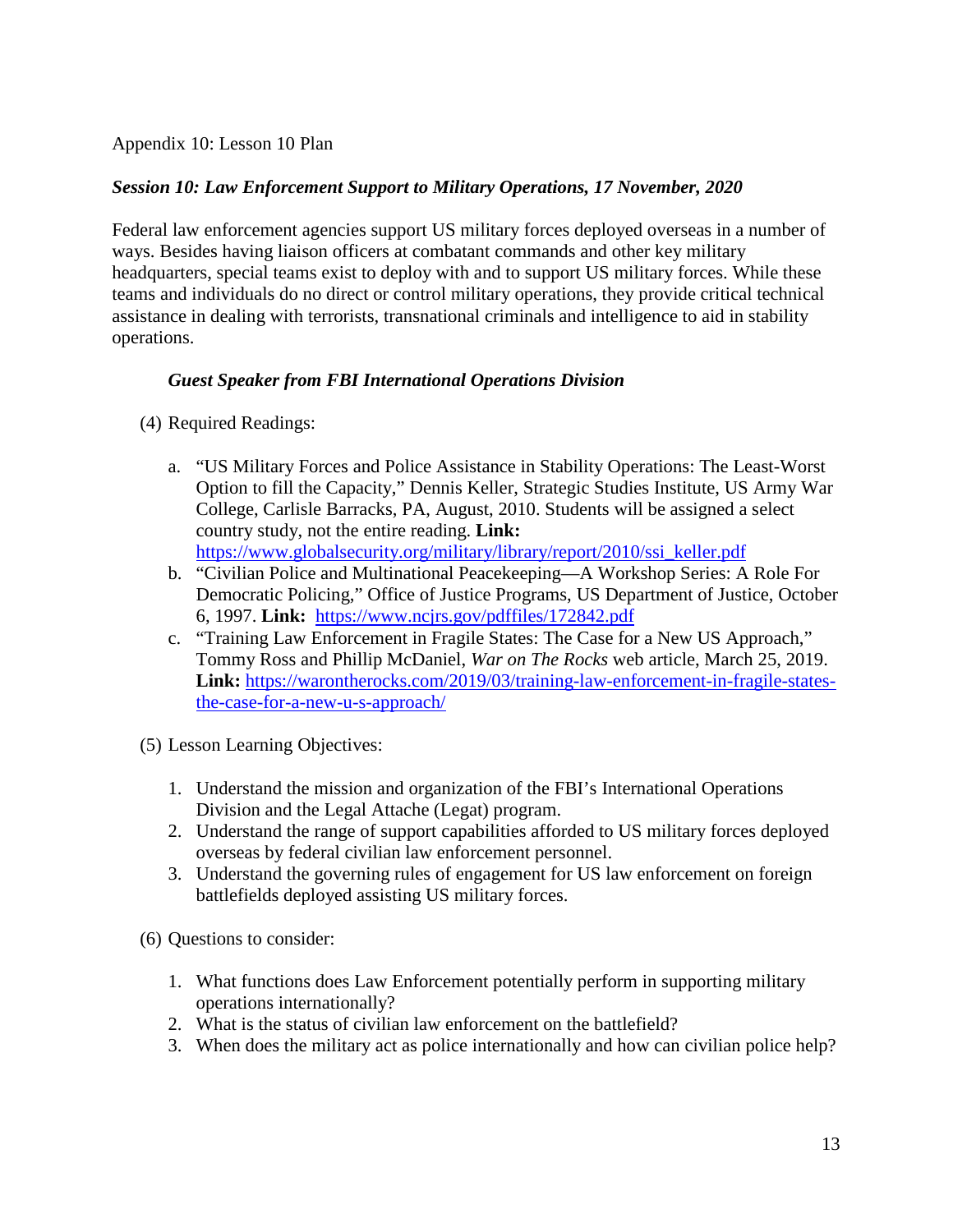Appendix 11: Lesson 11 Plan

## *Session 11: Foreign Country Military and Law Enforcement Integration Comparative Evaluations, 1 December, 2020*

We have spent a considerable amount of time looking at the US model for exercising the rule of law, principally in the Homeland. The American experience is unique and presents a unique model for the status of civilian law enforcement and its relationship with the military. Other countries have very different frameworks for integrating the military with law enforcement. These short briefs are an opportunity to compare the US model with those of select countries to understand and observe to differences between the US system (and philosophy) and other countries.

**Special Instructions:** Each student will prepare a 5-7 minute brief on a foreign country's model for partnership and interoperability between its civilian law enforcement component and its armed forces. Students will select from a list of countries distributed by the instructor during the first class session (see Appendix 14). Style of presentation is at the student's discretion.

(1) Lesson Learning Objectives:

- 1. Understand the differences between the US model for decentralized governance and law enforcement compared with other select countries.
- 2. Understand the manner in which foreign law enforcement and military forces in select countries interact and integrate the mission execution.
- 3. Identify benefits or disadvantages to the US model versus those of the selected foreign countries with regard to military and law enforcement integration.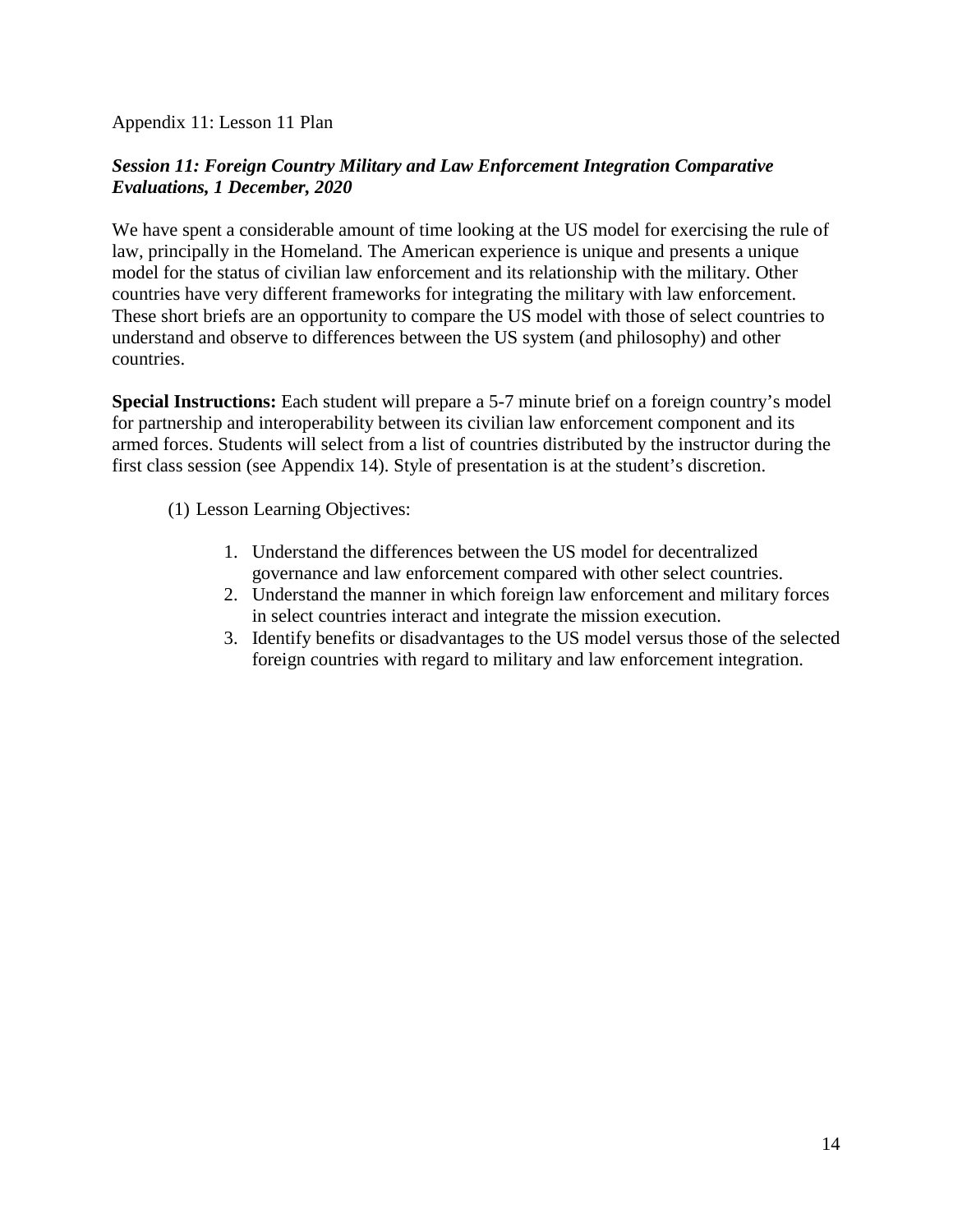Appendix 12: Lesson 12 Plan

## *Session 12: Practical Scenario Discussion: Domestic and International Military/LE Integration Historical Example, 8 December, 2020*

The class will examine the successes and failures of the government response to the LA Riots in 1992 brought on by the verdict of the controversial Rodney King trial. The class will participate in a group wargame playing out these assessments. Students will be assigned roles and be challenged to meet certain requirements to protect persons and property and maintain law and order without violating the law or rules of engagement.

- (4) Required Readings:
	- a. "Lessons in Command and Control from the LA Riots," Christopher M. Schaubelt, Parameters Magazine, Summer, 1997, pp. 88-109, Homeland Security Digital Library. **Link:**  <https://www.hsdl.org/?view&did=445945>
	- b. "MOUT: A Domestic Case Study—The 1992 Los Angeles Riots," MG James Delk, California Army National Guard (Ret), Rand Institute Conference Proceedings on Civil-Military Cooperation, Appendix D, June 1996. **Link:**  [https://www.rand.org/content/dam/rand/pubs/conf\\_proceedings/CF148/CF148.ap](https://www.rand.org/content/dam/rand/pubs/conf_proceedings/CF148/CF148.appd.pdf) [pd.pdf](https://www.rand.org/content/dam/rand/pubs/conf_proceedings/CF148/CF148.appd.pdf)
- (5) Lesson Learning Objectives:
	- 1. What level of planning existed in California in 1992 to deal with large scale civil disruption?
	- 2. How well integrated were the various actors in confronting the chaos and violence ensuing from the Rodney King trial results?
	- 3. What indicators do we have that lessons have been learned to avoid these mistakes today for a similar event?
- (6) Questions for consideration:
	- 1. What level of planning existed in California in 1992 to deal with large scale civil disruption?
	- 2. How well integrated were the various actors in confronting the chaos and violence ensuing from the Rodney King trial results?
	- 3. What indicators do we have that lessons have been learned to avoid these mistakes today for a similar event?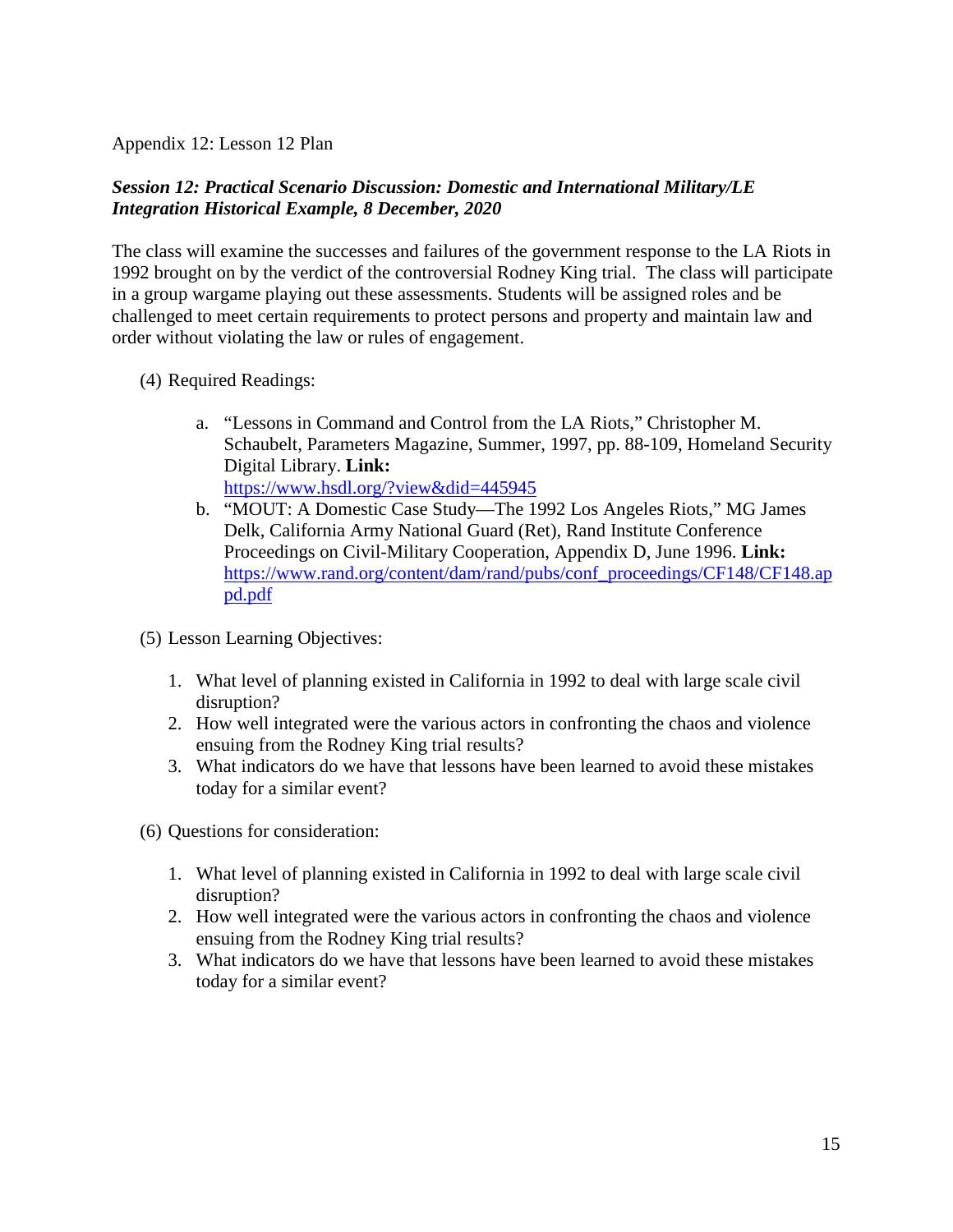Appendix 13: Writing Assignment Instructions

#### **ES6026 – Law Enforcement and Military Operations Integration Writing Assignment**

1. Introduction. As you have discovered during this course, there is a long, historical tradition in the United States of the military working with US law enforcement or in a law enforcement role itself. This has come about often out of practical necessity, despite laws and intentions to place each of these entities in more proscribed lanes. There are many ways to look at how the military and law enforcement agencies can work together This paper draws upon the discussion of materials covered in this course, information from the guest lecturers and your own readings.

2. Student Requirements. Paper will be due NLT 18 December 2020, submitted through email to me. The paper will be double-spaced, 12 point, Times New Roman font and will not exceed six pages in length. Students will list their names, class title and the title of the paper on the first page. Sources will be cited IAW NDU protocols for source attribution.

#### 3. Writing Options

 a. Option One—Historical Example. Cite an example in American history where the US military took on a 'law enforcement' role. Explain and defend why you believe this was a law enforcement task vice a military task. Was the mission accomplished successfully? Did the military element's execution of this task break the law? Could it have been conducted by law enforcement personnel? How do you think a similar mission would be undertaken today?

 b. Option Two—Domestic Law Enforcement Missions. Lay out a scenario where the US military would assist US law enforcement domestically in crisis situation. What support can the US military lend to Federal and local law enforcement in your scenario? What authorities are invoked for such support? What risks exist for military commands and personnel in your scenario?

 c. Option Three—Foreign Law Enforcement Missions. Lay out a scenario where Federal law enforcement agencies would assist US military forces in a foreign deployment situation. What support can Federal law enforcement lend to military forces in your scenario? What authorities are invoked for such support? What risks exist for military commands and personnel in your scenario? What risks exist for law enforcement organizations and their personnel in your scenario?

 d. Option Four—Overlapping and Competing Roles. In an increasingly complex international and domestic environment, the distinctions between law enforcement and traditional military/combat operations can sometimes become blurred. Cite one or two examples of such a situation and describe the problems inherent in overlapping or competing roles assigned to law enforcement or military organizations. How serious were the problems? What difficulties arose in the course of the mission? Were they solved? What solutions would you recommend to address such problems?